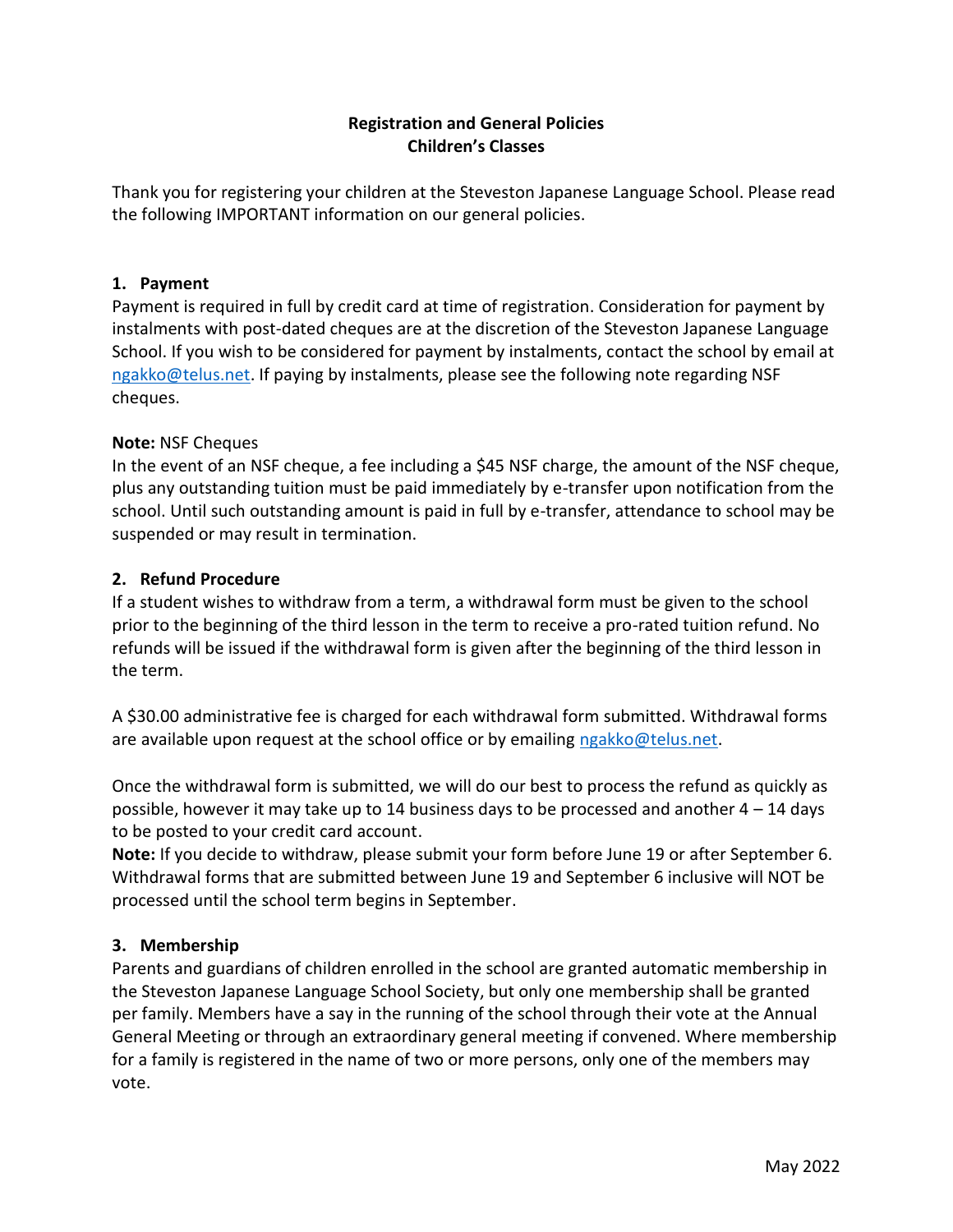# **4. Volunteering**

The Steveston Japanese Language School is a non-profit charitable society run by parents, guardians, and other members who volunteer to be on the Board of Directors. To keep the tuition fees reasonable, to operate the school soundly and to build community, volunteering is essential. We may be asking every family to commit to volunteering at least once this year as needed and more is always appreciated. The school is an active part of the Steveston community, and as such we participate in many of the local events, including the Canada Day Steveston Salmon Festival, Doors Open and the Cherry Blossom Festival. As a historically important, dedicated and prominent organization in our community, we need members to volunteer for these and other events. Your volunteerism benefits our school, our students and your child(ren).

# **5. Code of Conduct**

The school has a Code of Conduct Policy, by which all students, teachers and parents must abide. If a student does not follow the Code of Conduct, they may be suspended or expelled from the school.

# **6. Parking**

If attending an in-person class or event, please refrain from parking at and driving into the parking lot in front of the school building to drop off or pick up your child(ren). It is a parking lot reserved for the seniors; moreover, it is very dangerous to have traffic in such a small space with many children around. Please use the general parking lot for the community centre facing Moncton Street.

### **7. Drop-off and Pick-up**

Parents and guardians are responsible for dropping off and picking up children at the school building. Also, we ask parents and guardians to supervise and be responsible for children who may play outside the school building before and after the classes.

### **8. Leaving the School Building During Class**

Children are not allowed to leave the school building during recess unless special permission is granted by the teachers. Please contact your child's teacher if your child(ren) need(s) to do so.

### **9. Preschool Children**

Children who are entering the preschool classes must be turning 3 years old by December 31, 2022. If attending an in-person class, please let the teacher know if they are not toilet trained.

### **10. Privacy Act**

The personal information in the registration form will assist the school authority in making an informed decision as to your child(ren)'s suitability, appropriate placement and safety in the school. It will also allow the school to respond immediately to an emergency. Steveston Japanese Language School does not share personal information with any other organizations, contractors and services for purposes other than those stated above. In addition, teachers, staff and the Board are required to respect and protect the confidentiality of all student information.